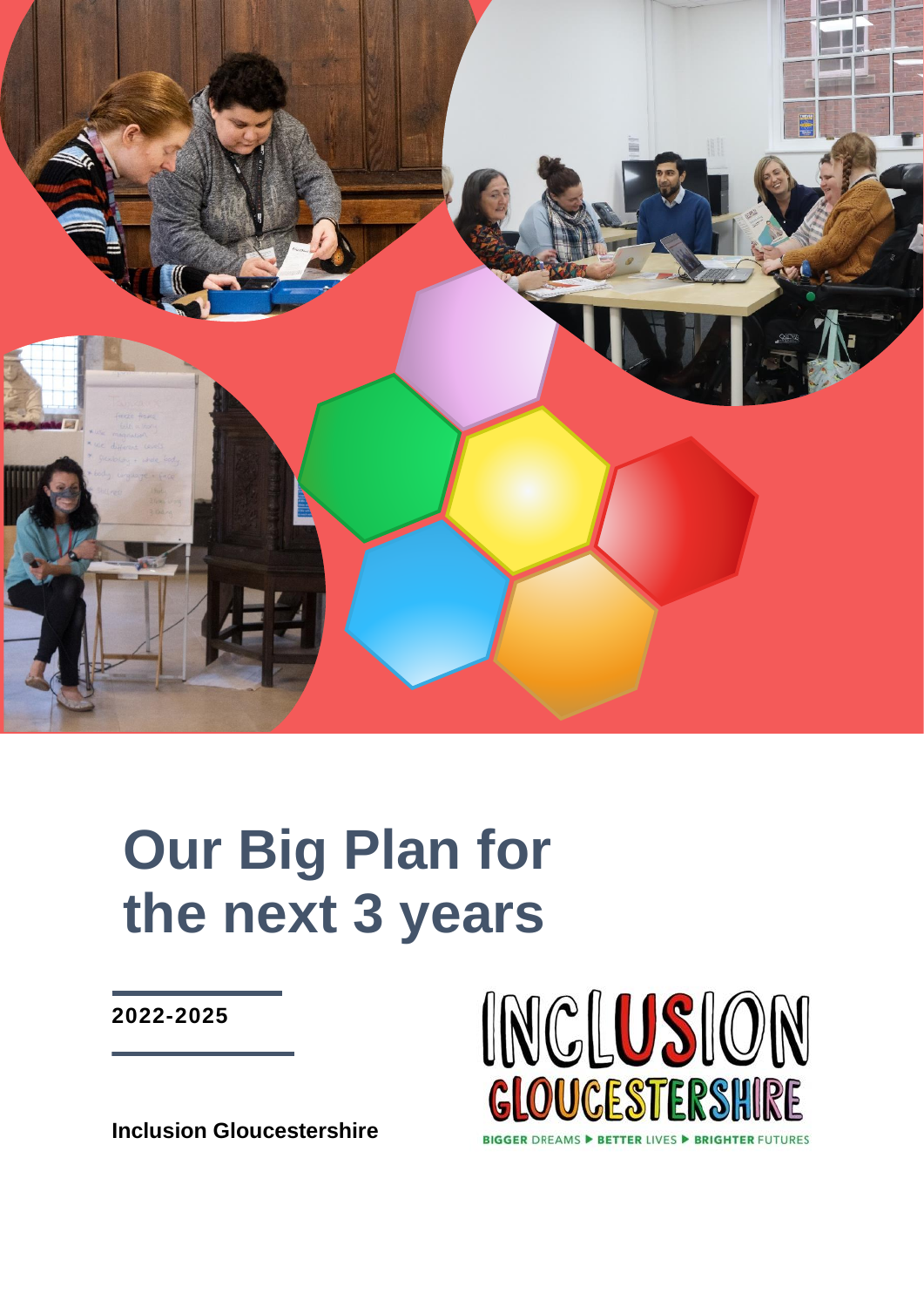

We have worked together to make a Big Plan for Inclusion Gloucestershire.

This will help us with our work for the next 3 years.

We talked to our members, staff, volunteers, and disabled people across Gloucestershire to create our plan.

We also looked at other big plans from the Government, and what is important to our local Partnership Boards.

We thought about what is happening in the wider world – things like COVID-19, the amount of money the government has to spend and changes to health and social care.

**We created 5 aims that we want to work towards:**





HAVE A **STRONG BASE** HAVE THE THINGS WE NEED TO **KEEP GOING**



**KEEP DOING** THE GOOD WORK WE DO, AND MAKE IT EVEN **BETTER**



BE THE **VOICE** OF DISABLED PEOPLE AND MAKE A DIFFERENCE

**GROW** AND DO MORE GOOD WORK WITH MORE PEOPLE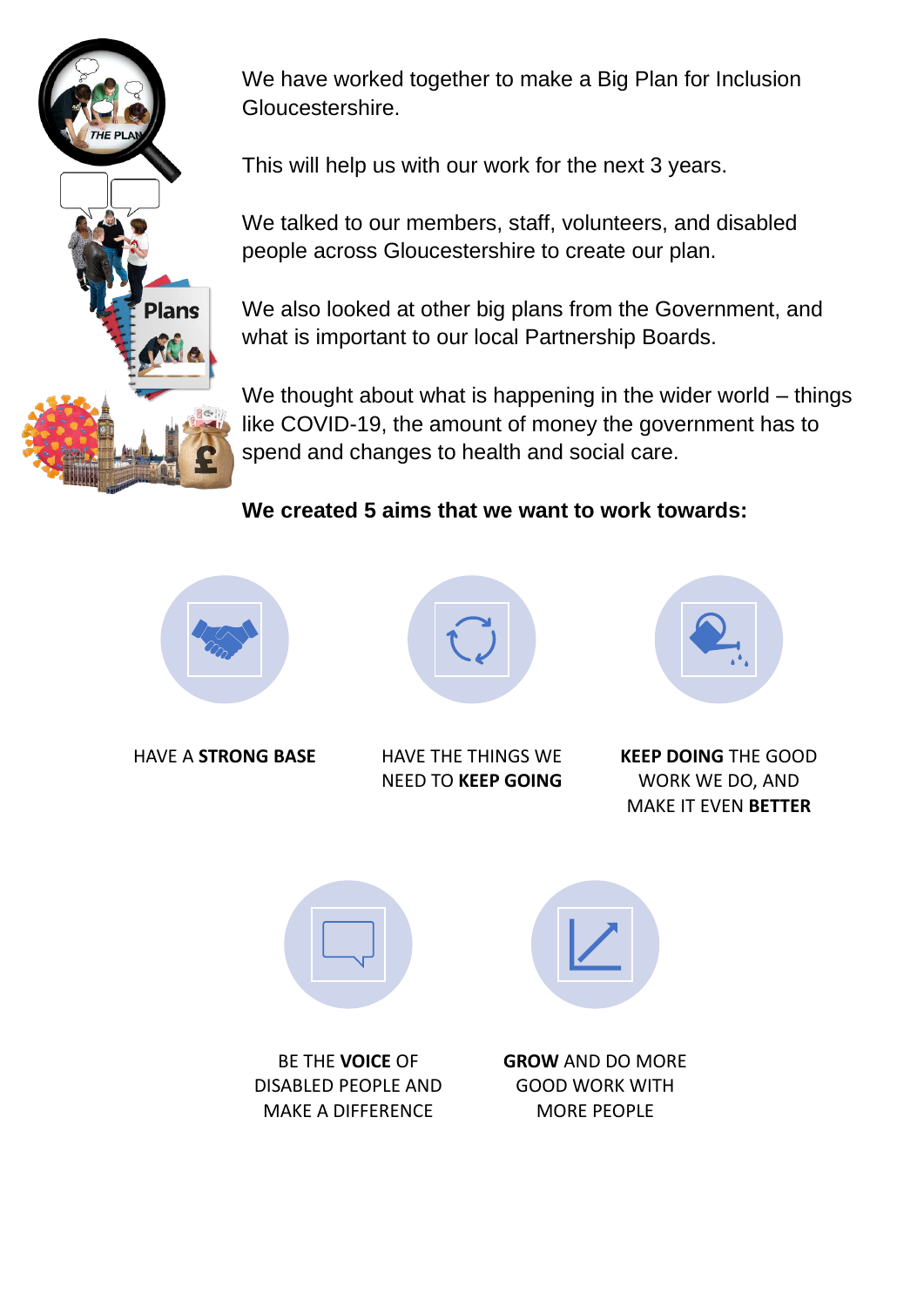

### **Have a strong base**

We need to have good people, skills, and ways of doing things.

We want to have staff that are happy and do a good job. We want to be a great place to work.

We want to give extra support to staff and volunteers.

We want to talk and listen to our team, so they feel included.

We want Inclusion Gloucestershire to be a place where people learn and develop.

We want to be clear about the way we do things, and who does what.

We want to be brave about saying no if we think we can't do a really good job, or a project doesn't feel right.

We want to match people's skills with work we can do and bring in new skills too.



## **Have the things we need to keep going.**



We need more contracts that last at least 3 years.

We need to have contracts and money from different places. We want to get our money from a mixture of donations, doing work that businesses pay for, the Council, and other organisations.

We need to bring in enough money to pay for costs like running our office and organisations. These costs aren't spent directly on delivering projects but are still very important.

We need to make sure we have enough money to do all of our work.



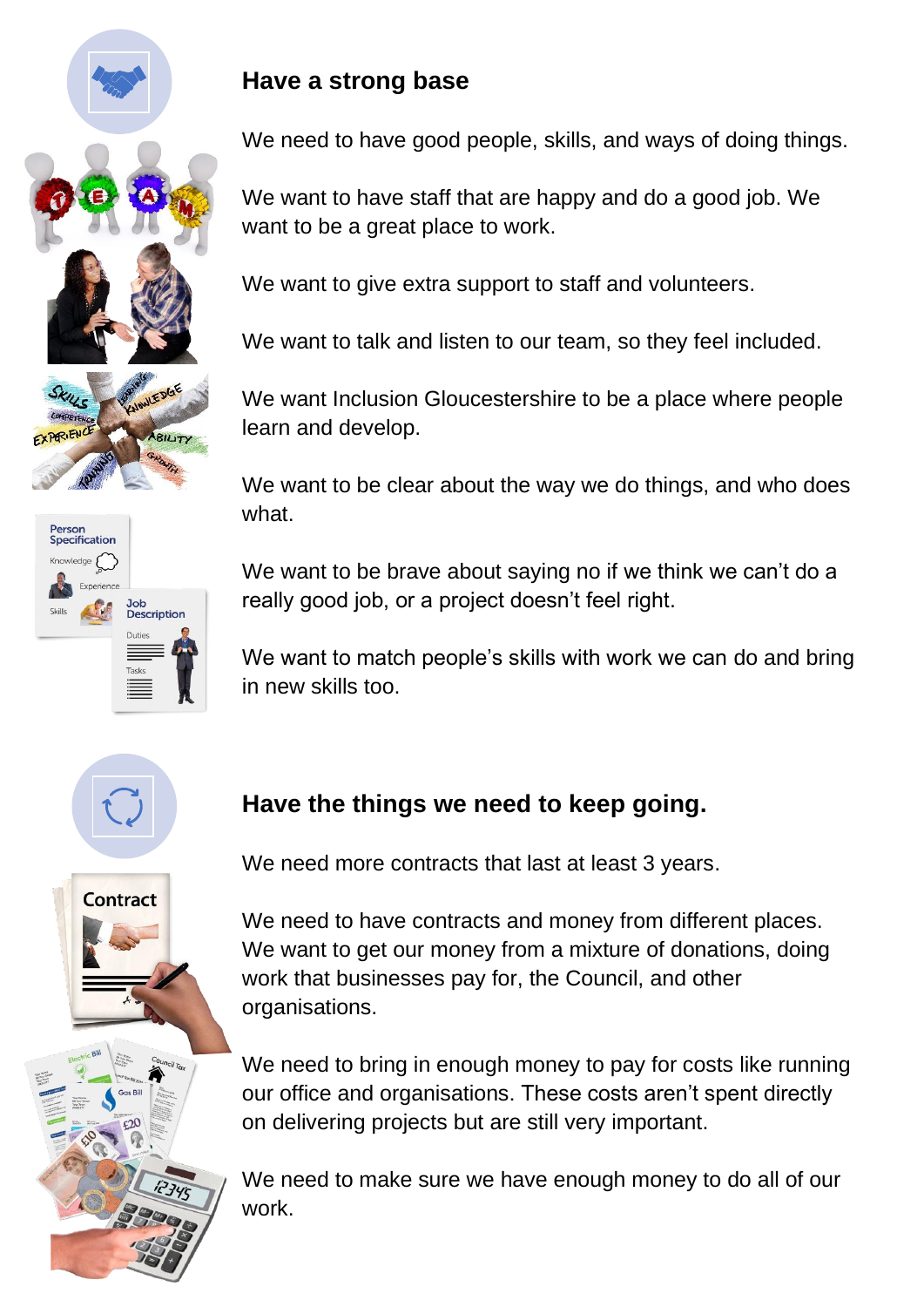

## **Keep doing the good work we do and make it even better.**

We want people to see us as being really good at working together with people, and we want to help other organisations do the same.

We want to work together with other organisations.

We need to know about what difference our work makes and tell other people about this too.

We need to get money that helps us do work that meets the aims in this Big Plan. We need to do work that feels right for us.

We want to make the work we do in training, advocacy and mentoring even better. We need to get some more money so we can work with everybody who wants these services.

### **Be the voice of disabled people and make a difference.**

We want people to see us as the voice of disabled people and we want to make a difference to important decisions.

We need to make sure that people who are disabled or have mental health challenges are making the big decisions about health and social care.

We want to do more work around disabled people supporting each other to speak up and have a voice.

We want to do more work with people who are on the autistic spectrum.

We want to do training to make sure that disabled people can do the same things as other people.